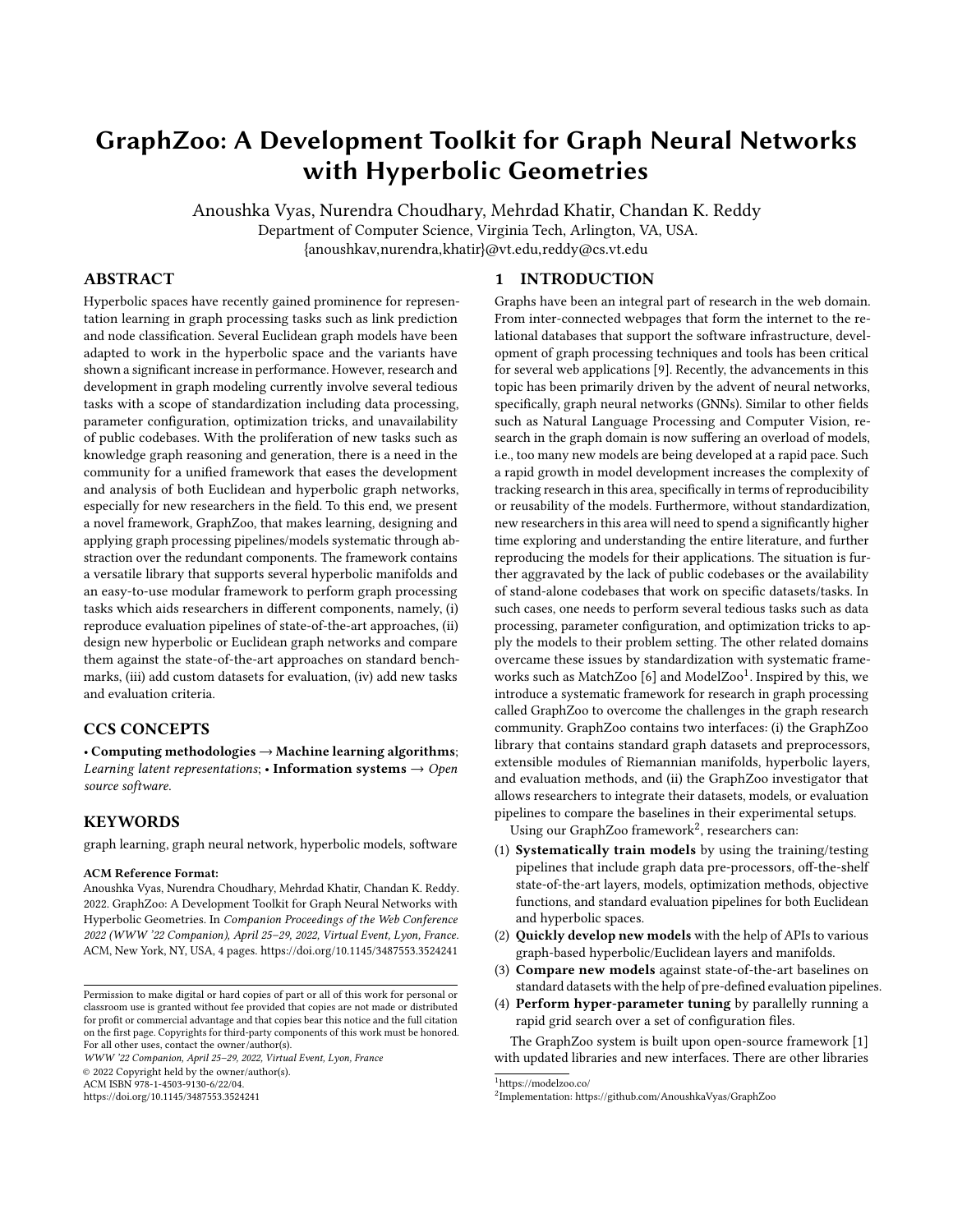in this domain such as DGL [\[8\]](#page-3-4) and torch-geometric [\[4\]](#page-3-5). However, their focus is on building layers and data processing modules for Euclidean networks. GraphZoo is uniquely focused on improving the accessibility to hyperbolic networks [\[2,](#page-3-6) [3,](#page-3-7) [5](#page-3-8)? ] and providing complete evaluation pipelines for further development.

<span id="page-1-0"></span>

Figure 1: An overview of the GraphZoo framework.

#### 2 GRAPHZOO LIBRARY

The overall architecture of the framework is given in Figure [1.](#page-1-0) The framework aids the three stages of model development, namely, data preparation, model construction, and evaluation. The library provides a number of pre-processed datasets, popular neural networks (such as graph neural networks and hyperbolic neural network models) as well as task-specific evaluation metrics and loss functions. Moreover, it is convenient to change various parameters related to data preparation, hyper-parameter tuning, and model selection in the library during experimentation. The framework also eases the process of training and testing models on new datasets and creating novel graph processing frameworks.

The GraphZoo library primarily provides experimentation pipelines for node classification and link prediction on graph data. To perform these tasks, the library has three main modules, namely data preparation, model construction, and evaluation. In our library, as shown in Figure [2,](#page-1-1) these three modules are independent of each other to enable user flexibility to perform all the tasks together or separately with their own custom parameters, datasets, and models.

# 2.1 Data Preprocessors

The data preprocessor aims to convert the raw graph data into the input format for the model. This module, by default, handles

<span id="page-1-1"></span>

Figure 2: An overview of the GraphZoo library.

benchmark graph datasets like Cora, Pubmed, Disease, and Airport [\[1\]](#page-3-3). In addition, it provides a number of processing units to convert raw graph data to the format required depending on the downstream task. All the processing units, take as input the fundamental adjacency matrix and node features and can be trivially combined together to achieve the format requirements of different tasks. After converting the raw dataset to the desired format, this module provides functions to split the dataset into train, test, and validation data depending on the default splits or user provided splits.

#### 2.2 Model Construction

In the model construction module, we extend the PyTorch library with hyperbolic manifolds and layers to help users conveniently build new architectures. The GraphZoo library provides a set of common layers widely used in graph neural network models, such as graph convolution (GCN), graph attention (GAT), and hyperbolic layers (H-MLP, H-GCN, and H-GAT). The library also contains preimplemented modules and common graph network baselines for easy reference and reproducibility:

- Manifolds: Euclidean, Hyperboloid, and Poincaré Ball (includes hyperbolic objective functions).
- Optimizers: Riemannian Stochastic Gradient Descent (RSGD), and Riemannian Adam (RADAM).
- Activations: Hyperbolic activation.
- Layers: Hyperbolic linear regressor, hyperbolic non-linear regressor, Graph Convolution, Graph Attention, Hyperbolic Graph Convolution, and Hyperbolic Graph Attention.
- Models: Encoder-decoder models for all the layers.

#### 2.3 Evaluation

For experimentation, the library provides a variety of objective functions for node classification and link prediction, e.g., binary cross entropy and L2-norm for Euclidean and hyperbolic node classification, respectively. Furthermore, the library provides several widely adopted evaluation metrics, such as Precision, ROC, and F1 score. The framework provides a choice of manifolds, layers, optimizers, activations, models, and evaluation metrics that can be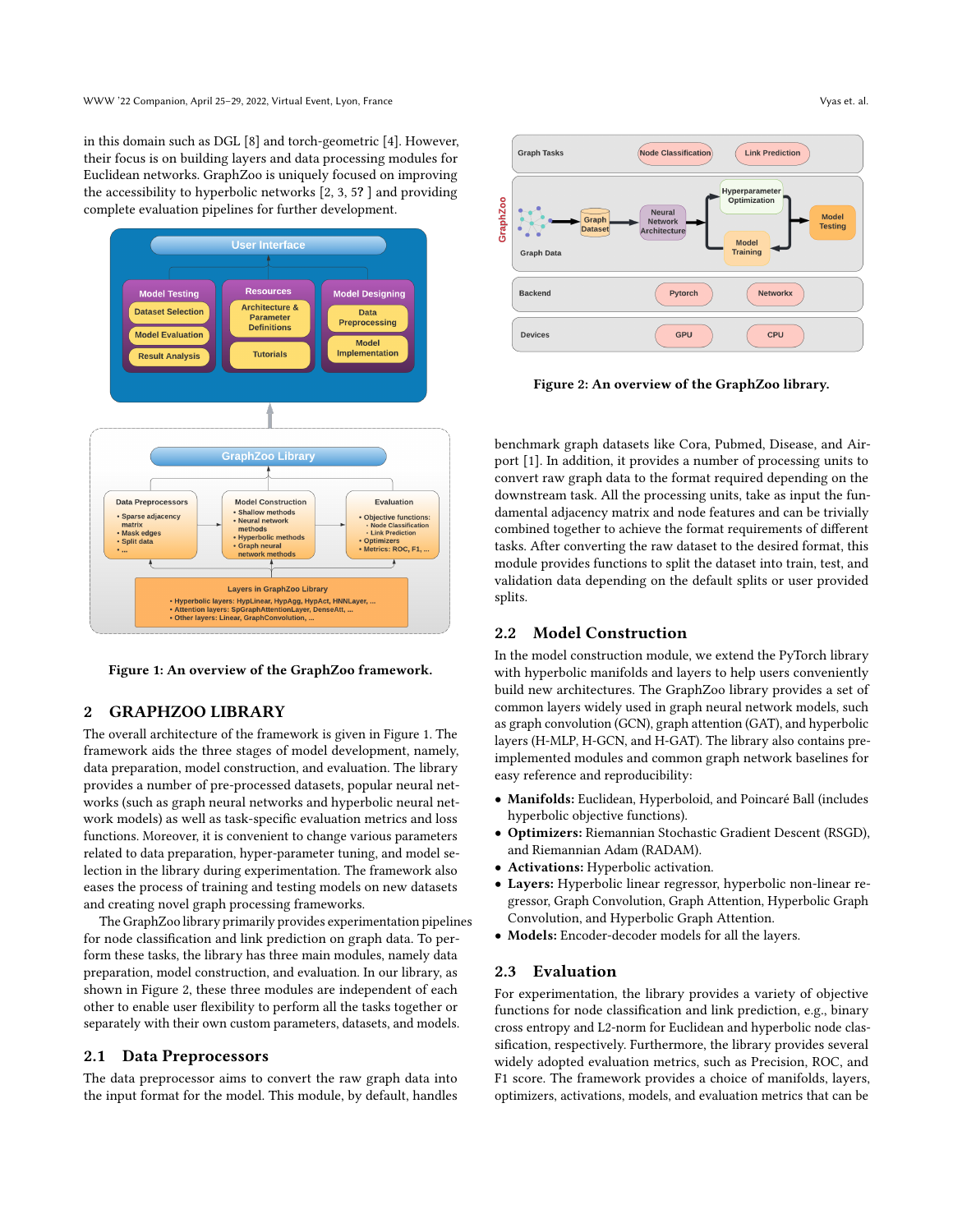GraphZoo: A Development Toolkit for Graph Neural Networks with Hyperbolic Geometries WWW '22 Companion, April 25–29, 2022, Virtual Event, Lyon, France

seamlessly integrated to create novel model architectures for systematic development and evaluation of graph processing pipelines.

# <span id="page-2-0"></span>3 GRAPHZOO INVESTIGATOR

```
#Importing Libraries
import graphzoo as gz
import torch
from graphzoo.config import parser
```
#Defining Parameters  $params = parser.parse args(args = []$ 

```
#Preparing Data
#Preparing Data<br>params.dataset='cora'<br>params.datapath='data/cora'<br>data = gz.dataloader.DataLoader(params)
```
#Building Model params.task='nc'<br>params.model='HGCN params.manifold='PoincareBall' params.dim=128 model= gz.models.NCModel(params)

#Defining Optimizer optimizer = gz.optimizers.RiemannianAdam(

```
params=model.parameters(),<br>lr=params.lr,
             weight decay=params.weight decay)
#Training and Testing
trainer=qz.trainers.Trainer(params,model,optimizer,data)
trainer.run()
```
trainer.evaluate()

Figure 3: A GraphZoo code snippet to run H-GCN model for node classification task on CORA dataset.

<span id="page-2-1"></span>



The GraphZoo investigator provides an interactive notebook interface for new users to easily configure and run models which are already implemented to learn and explore state-of-the art graph neural network models. A comprehensive tutorial including theoretical descriptions and implementation details of various model components is provided for speedy initiation of new researchers into the development framework. The model is also well documented for a better understanding to advanced users. Figure [3](#page-2-0) provides an example code snippet from the library to train H-GCN on Cora dataset for the node classification task. Various other graph processing

pipelines can be similarly run with a trivial change of parameters. Advanced users can create their own models and adopt new datasets by inheriting the various layer APIs and data preprocessors provided in the toolkit. A tutorial for the same is also included in the framework. Figure [4](#page-2-1) provides a pseudo-code that shows the creation of custom encoder model to perform experiments.

# 4 REPRODUCIBILITY EXPERIMENTS

In this section, we discuss the datasets, and reproduce the results of various baselines for the downstream tasks of node classification and link prediction in networks. We also perform time and memory analysis of the models to show the efficiency of our library<sup>[3](#page-0-0)</sup>.

Datasets: The library is tested on various benchmark graph datasets which are described below:

- Citation Networks: Cora and Pubmed are standard benchmarks describing citation networks where nodes are scientific papers and edges are the citations between them. The node labels in these datasets are academic (sub)areas. Cora contains 2,708 scientific publications divided into 7 classes, and Pubmed has 19,717 publications in the area of medicine grouped into 3 classes.
- Disease Propagation Tree: This dataset is taken from [\[1\]](#page-3-3) where they simulate the SIR disease spreading model [\[7\]](#page-3-9). The label of a node is whether the node was infected or not. Based on the model, they build tree networks, where node features indicate the susceptibility to the disease.
- Flight Networks: Airport is a transductive dataset where nodes represent airports and edges represent the airline routes as from [OpenFlights.org.](https://openflights.org/) This dataset has the size of 2,236 nodes. This dataset is taken from [\[1\]](#page-3-3), where the authors also augment the graph with geographic information (longitude, latitude, and altitude), and GDP of the country where the airport belongs to. They use the population of the country where the airport belongs to as the label for node classification.

Algorithms: We aim to reproduce the results of our algorithms, as provided in this paper [\[1\]](#page-3-3). The algorithms considered in our experiments are: Euclidean Linear (E-Linear), Multilayer Perceptron (MLP), Graph Convolution (GCN) and their hyperbolic variants (H-Linear, H-MLP, and H-GCN). Additionally, we also test the Graph Attention model (GAT) and the hyperbolic variant H-GAT.

Training Setting: For the given methods, we perform a hyperparameter grid search on a validation set over initial learning rate, weight decay, dropout, number of layers, and activation functions. We measure the models' performance on the final test set over 10 random parameter initializations. The number of dimensions is the same for all methods, which is 128. We optimize all models using Adam, except Poincaré embeddings which are optimized using RiemannianAdam. The train, validation, and test splits are the same as the ones used in [\[1\]](#page-3-3). We evaluate link prediction by measuring area under the ROC curve on the test set and evaluate node classification by measuring F1 score except for Cora and Pubmed where we report accuracy as is standard in the literature.

Results and Analysis: From the results, provided in Table [1,](#page-3-10) we note that we are able to reproduce the baseline results [\[1\]](#page-3-3) (within a margin of error). Table [2,](#page-3-11) which presents the time and memory

<sup>3</sup>Our experiments are conducted on a RTX8000 GPU within a limit of 48 GB VRAM.